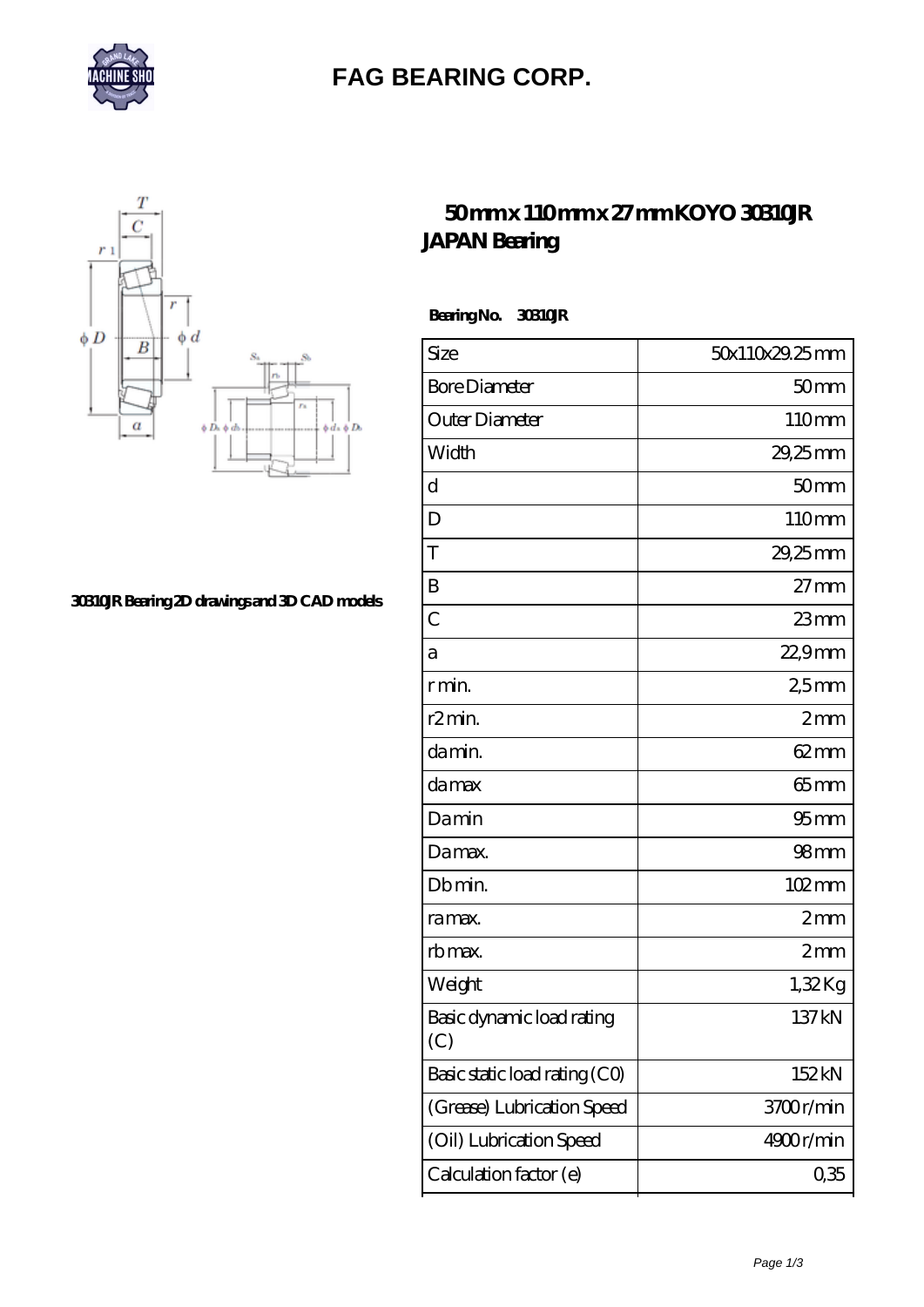

## **[FAG BEARING CORP.](https://mymed.cc)**

| Calculation factor (YO)  | 0,96                                                                                                                       |
|--------------------------|----------------------------------------------------------------------------------------------------------------------------|
| Category                 | <b>Tapered Roller Bearing</b><br><b>Assemblies</b>                                                                         |
| Inventory                | 20                                                                                                                         |
| Manufacturer Name        | <b>KOYO</b>                                                                                                                |
| Minimum Buy Quantity     | N/A                                                                                                                        |
| Weight / Kilogram        | 1.32                                                                                                                       |
| Product Group            | <b>BO4334</b>                                                                                                              |
| Precision Class          | Standard                                                                                                                   |
| Component                | Assembly                                                                                                                   |
| <b>Basic Number</b>      | 30310                                                                                                                      |
| Number of Tapered Rows   | Single Row                                                                                                                 |
| Inch - Metric            | Metric                                                                                                                     |
| Other Features           | High Load Capacity   Steep<br>Contact Angle                                                                                |
| Long Description         | Assembly, Standard<br>Precision; 50MM Bore;<br>110MM Outside Diameter:<br>29.25MM Assembly Width;<br>Single Row of Rollers |
| Category                 | <b>Tapered Roller Bearings</b><br>Assembly                                                                                 |
| UNSPSC                   | 31171516                                                                                                                   |
| Harmonized Tariff Code   | 8482.2000.00                                                                                                               |
| Noun                     | Bearing                                                                                                                    |
| Keyword String           | Tapered                                                                                                                    |
| Manufacturer URL         | http://www.koyousa.com                                                                                                     |
| Manufacturer Item Number | 30310JR                                                                                                                    |
| Weight/LBS               | 291                                                                                                                        |
| Bore                     | 1.969Inch   50Millimeter                                                                                                   |
| Flange Outside Diameter  | OInch   OMillimeter                                                                                                        |
| Assembly Width           | 1.152 Inch   29.25<br>Millimeter                                                                                           |
| Outside Diameter         | 4331 Inch   110Millimeter                                                                                                  |
| Bearing No.              | 30310JR                                                                                                                    |